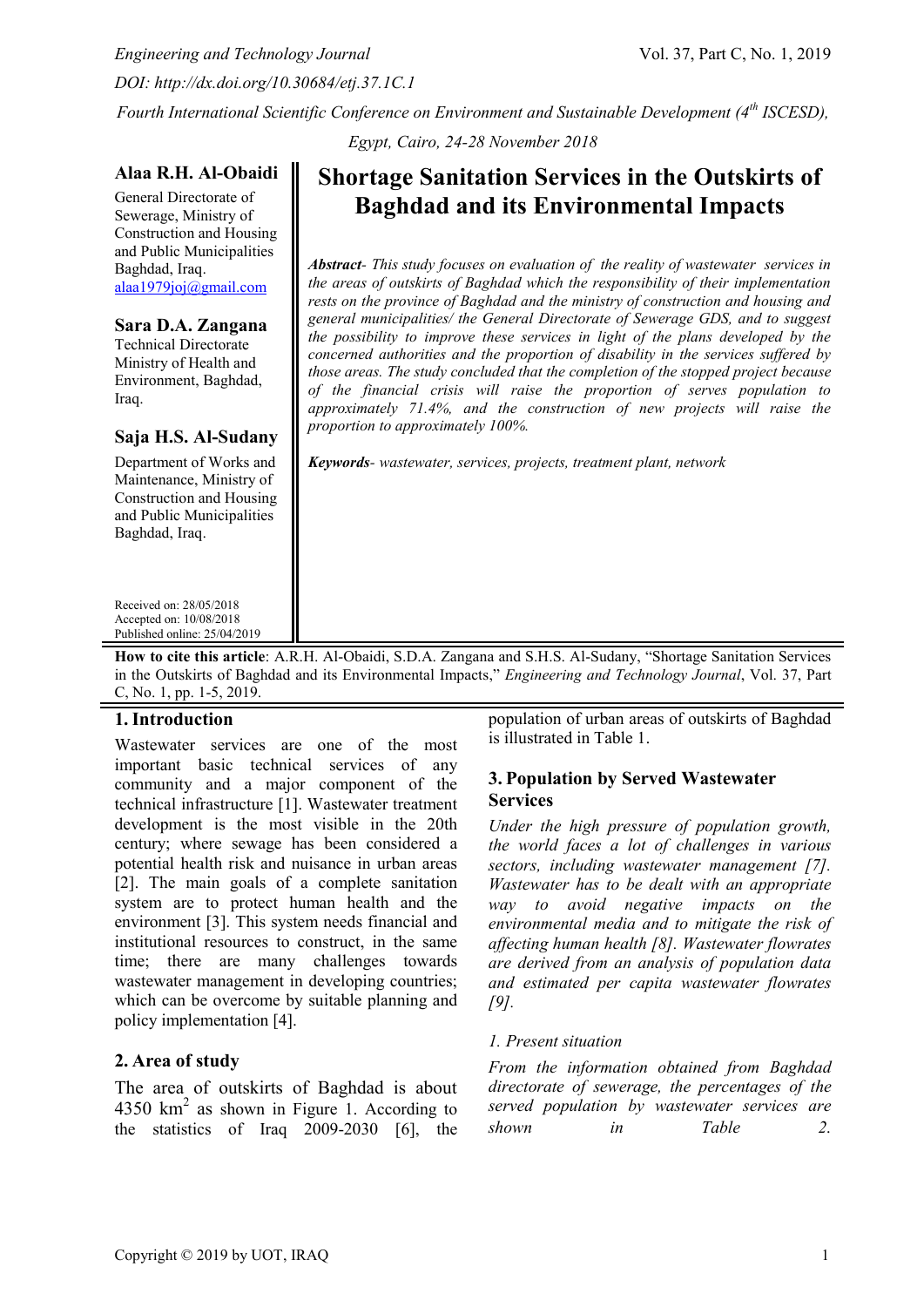

**Figure 1: Outskirts of Baghdad [5]**

| . wore 1, 1 op and ton of all oun areas in |                     |            |  |
|--------------------------------------------|---------------------|------------|--|
| District                                   | Sub district        | Population |  |
| Al-Istiqlal                                | Al-Rashdiah         | 11,492     |  |
|                                            | Al-Zuhoor           | 221,226    |  |
| Al-Kadhimiah                               | Al-Taji             | 56,594     |  |
| Al-Mahmoodiah                              | Center of district  | 105,594    |  |
|                                            | Al-Yousfiah         | 16,173     |  |
|                                            | Al-Lateefiah        | 20,173     |  |
|                                            | Al-Rasheed          | 16,866     |  |
| Abu Gharib                                 | Center of district  | 112,709    |  |
|                                            | Al-Nasr wa Al-Salam | 66,199     |  |
| Al-Tarmiah                                 | Center of district  | 37,027     |  |
|                                            | Al-Mishahdah        |            |  |
|                                            | Al-Abayechy         |            |  |
| Al-Mada'in                                 | Center of district  | 29,404     |  |
|                                            | Al-Jisr             | 72,376     |  |
|                                            | Al-Wihdah           | 115,394    |  |
| Total                                      |                     | 881,227    |  |

**Table 1: Population of urban areas in Baghdad 2018**

|  |  | Table 2: Served population in outskirts of Baghdad |
|--|--|----------------------------------------------------|
|--|--|----------------------------------------------------|

| District      | Sub district        | Percentage of service % |
|---------------|---------------------|-------------------------|
| Al-Istiqlal   | Al-Rashdiah         | $\theta$                |
|               | $Al-Zuhoor$         | $\theta$                |
| Al-Kadhimiah  | Al-Taji             | 0                       |
| Al-Mahmoodiah | Center of district  | 100                     |
|               | Al-Yousfiah         | $\mathbf{\Omega}$       |
|               | Al-Lateefiah        | $\theta$                |
|               | Al-Rasheed          | 0                       |
| Abu Gharib    | Center of district  | 0                       |
|               | Al-Nasr wa Al-Salam | 0                       |
| Al-Tarmiah    | Center of district  | $\mathbf{0}$            |
|               | Al-Mishahdah        | $\mathbf{0}$            |
|               | Al-Abayechy         | $\mathbf{0}$            |
| Al-Mada'in    | Center of district  | 100                     |
|               | Al-Jisr             | $\mathbf{0}$            |
|               | Al-Wihdah           | $\mathbf{0}$            |
|               | Al-Nahrwan          |                         |
|               | Al-Ta'ameem         |                         |

The percentages above are estimated according to the discharge of working treatment plants of wastewater in this area, as the average per capita domestic loading rate can be expected to vary between 190 and 1000 Lpd [10]. It is considered

equal to 250 Lpd  $0.25 \text{ m}^3/\text{d}$ , which is according to the regulation of the General Directorate of Sewerage (GDS). Table 3 shows the constructed plants and their discharge.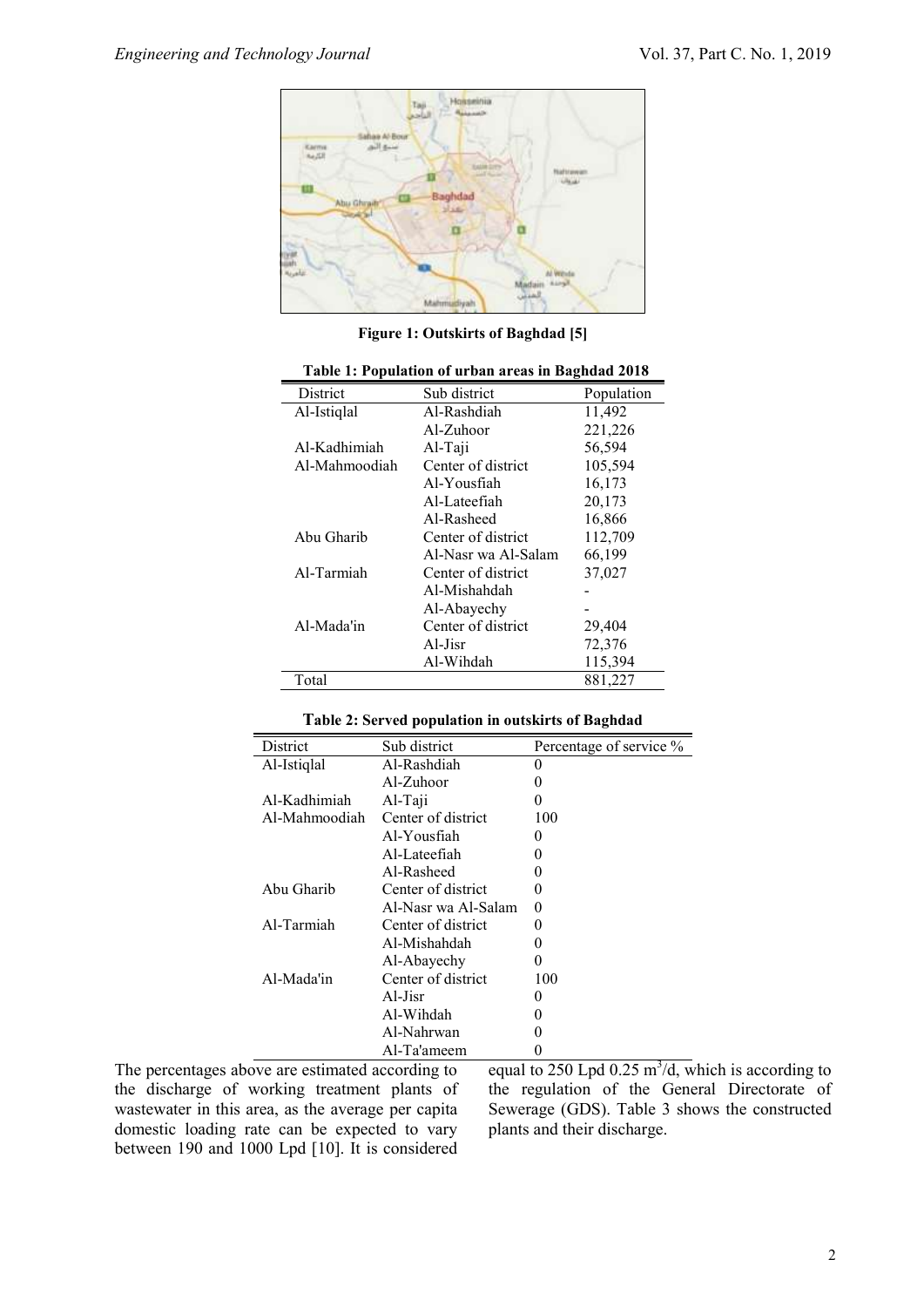| Table 5: Discharge of treatment plants  |                  |                  |                                                     |
|-----------------------------------------|------------------|------------------|-----------------------------------------------------|
| Treatment plant                         | Design discharge | Actual discharge | Served population according to the actual discharge |
|                                         | M3/dav           | M3/dav           |                                                     |
| Al-Mada'in                              | 19870.           | 14000            | 56000                                               |
| Al-Mahmoodiah                           | 44000            | 6300             | 25200                                               |
| Source: Baghdad Directorate of Sewerage |                  |                  |                                                     |

**Table 3: Discharge of treatment plants**

#### *II. Medium plans*

Based on the previous information, the percentage of the served population in the outskirts of Baghdad will be 9.2% which means that the disability in services estimated as 90.9% and it is a very high percentage, which in turn leads to the deterioration of the environmental situation of those areas. This requires the development of medium and long-term plans to increase the proportion of served people with sewage services. There are several projects listed within the investment budget plan of the Ministry of Construction, Housing, and Public Municipalities, which were directed during the years 2010-2012 and stopped due to the financial crisis in Iraq during the years 2015-2017. The completion of these projects will lead to an increase in the population served to approximately 41%. Table 4 shows the details of those projects. Other projects listed within the plan for the development of regions by the province of Baghdad were directed and stopped later for the same reason which their completion will lead to increase the percentage of service to approximately 71.4%. These details are illustrated in Table 5.

*III. Long-Term plans*

There are some projects whose designs were completed by the province of Baghdad within its plan for the development of regions but they were not implemented because of the financial crisis in Iraq. The implementation of these projects will increase the proportion of the population served to approximately 100% after taking into account the completion of medium-term projects. Table 6 shows the details of those projects.

*IV. Effect of sanitation system lack on population* The effects of poor urban sanitary conditions and waste management on the well-being of city residents are often expressed in health and environmental terms [11]. The main problem of sanitation service lack is the illegal discharge of wastewater to the surface human-made channels, which lead to environmental pollution, human health and spread of diseases, or illegal discharge to existing rainwater network systems, which leads to water pollution as it is discharged directly to the river. To assess the impact of nonexistence of wastewater treatment projects or 'no action' alternative, a simple checklist is applied by means of 3-Dimensional Leopold matrix [12,13]. The magnitude of the impact is represented as low, moderate, and high depending on the results of the survey conducted for 200 individuals from the outskirts of Baghdad as shown in Table 7.

| Treatment plant | Design discharge                            | Served population according to discharge           |  |  |
|-----------------|---------------------------------------------|----------------------------------------------------|--|--|
|                 | $M^3/day$                                   |                                                    |  |  |
| Al-Husayniah    | 65000                                       | 260000                                             |  |  |
| Al-Rasheed      | 6000                                        | 24000                                              |  |  |
|                 | Source: The General Directorate of Sewerage |                                                    |  |  |
|                 |                                             |                                                    |  |  |
|                 |                                             | Table 5: Development projects of medium-term plans |  |  |
| Treatment plant | Design discharge                            | Served population according to discharge           |  |  |
|                 | $M^3/day$                                   |                                                    |  |  |
| Al-Yousfiah     | 14000                                       | 56000                                              |  |  |
| Al-Lateefiah    | 14000                                       | 56000                                              |  |  |
| Al-Tarmiah      | 17000                                       | 68000                                              |  |  |
| Al-Jisr         | 21000                                       | 84000                                              |  |  |

**Table 4: Investment projects of medium-term plans**

Source: Baghdad Directorate of Sewerage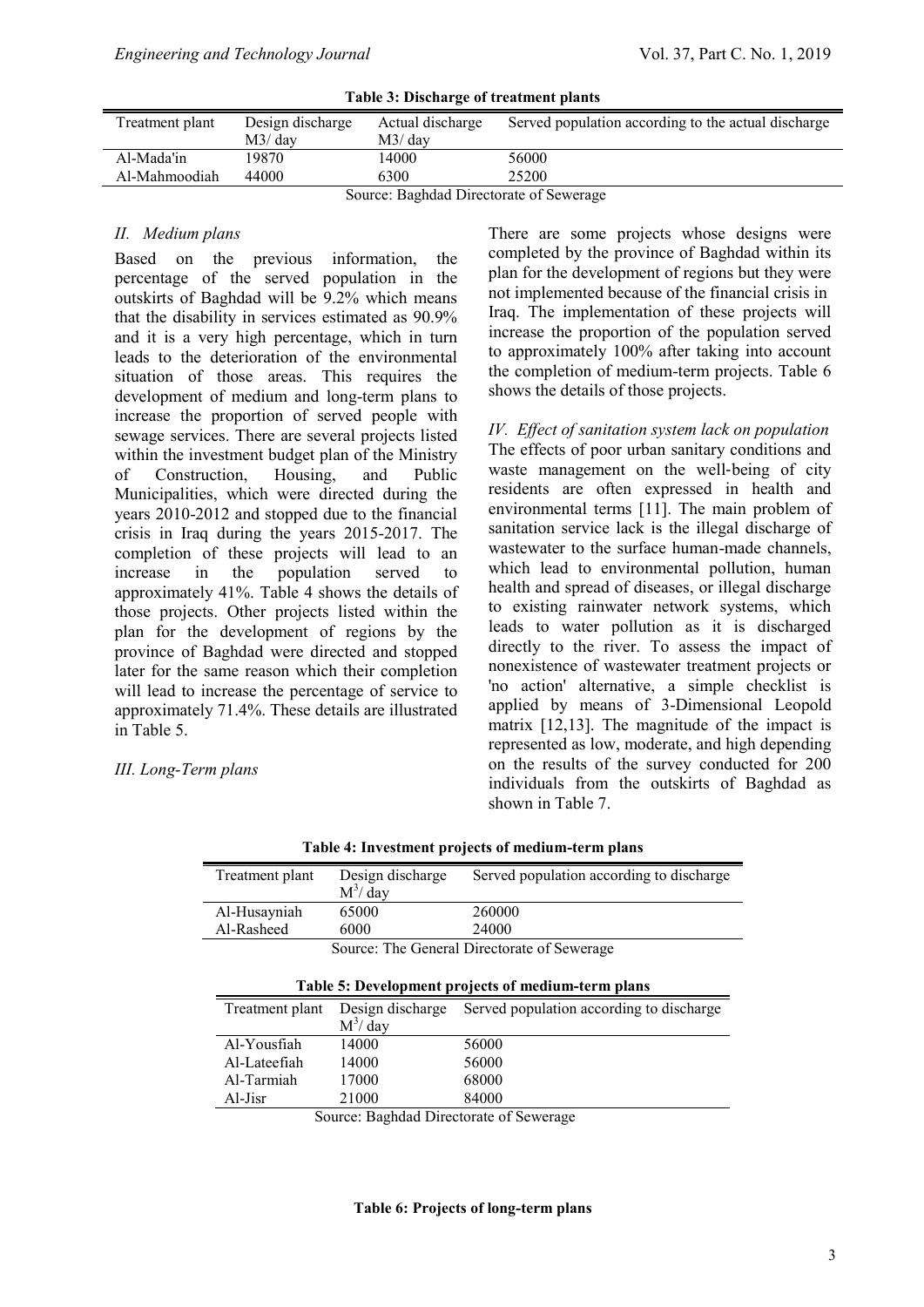| Treatment plant | Design discharge | Served population according to discharge |
|-----------------|------------------|------------------------------------------|
|                 | $M^3/day$        |                                          |
| Al-Nahrwan      | 50000            | 200000                                   |
| Hay-aljwadain   | 34141            | 136564                                   |
| Al-Ta'ameem     | 4040             | 16160                                    |
| Abu-Ghraib      | 41754            | 167016                                   |

#### **3. Results and Discussion**

As a result of what mentioned before in term planning, Figure 2 shows the increase in the

proportion of the served population in case of completion medium and long-term plans.

|                   | ", En en ommental impact assessment of noncalstence projects |                                                    |          |        |
|-------------------|--------------------------------------------------------------|----------------------------------------------------|----------|--------|
| Environment       | Environmental parameters                                     | The impact magnitude of nonexistence of wastewater |          |        |
|                   |                                                              | treatment projects                                 |          |        |
|                   |                                                              | Low                                                | Moderate | High   |
| Physio-chemical   | Surface water quality deterioration                          |                                                    |          | $\ast$ |
|                   | Increase of Surface water quantity                           | *                                                  |          |        |
|                   | Ground water quality deterioration                           |                                                    |          | $\ast$ |
|                   | Increase of Ground water quantity                            |                                                    |          | $\ast$ |
|                   | Air pollution and odors                                      |                                                    | $\ast$   |        |
|                   | Soil pollution                                               |                                                    |          | $\ast$ |
| <b>Biological</b> | Aquatic plants                                               |                                                    |          | *      |
|                   | Aquatic animals                                              |                                                    |          | *      |
|                   | Deterioration of Flora                                       | *                                                  |          |        |
|                   | Deterioration of Fauna                                       |                                                    | $\ast$   |        |
|                   | Impact on Human Health                                       |                                                    |          | $\ast$ |
|                   | Increase of water-borne diseases                             |                                                    |          | $\ast$ |
|                   | Wastewater discharge problems                                |                                                    |          | *      |
| Socio-economical  | Population growth                                            |                                                    | $\ast$   |        |
|                   | Agriculture development                                      | *                                                  |          |        |
|                   | Employment                                                   |                                                    | $\ast$   |        |
|                   | Development plans                                            |                                                    |          | *      |
|                   | Marketing of products                                        | $\ast$                                             |          |        |
|                   | Migration                                                    |                                                    | *        |        |

**Table 7: Environmental impact assessment of nonexistence projects**

 $*$  Low (1-3), Moderate (4-6), High (7-10)



**Figure 2: The Increase in the population served**

It is necessary to have strategic plans to get out of the financial crisis, which will, in turn, lead to the completion of projects stalled and start the implementation of new projects. The consideration of service projects is one of the

priorities of the country's strategic plans being reflected in the increase of financial allocations of these projects within the budget allocated to them, and there is an opportunity to provide services through investment and participation